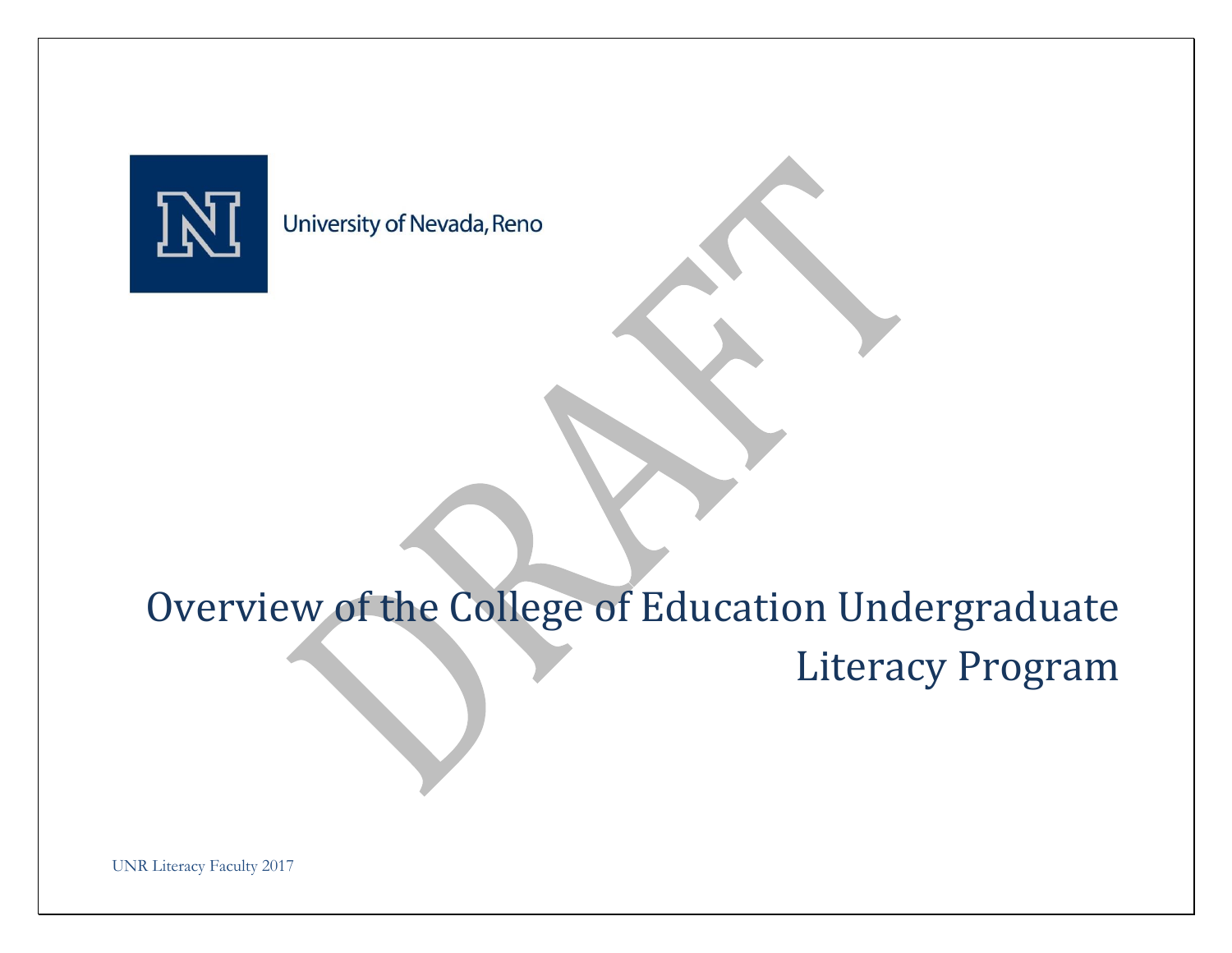The UNR reading program is based on the standards set by the International Reading Association. The focus areas for the development of reading professionals rely on five foundational areas.

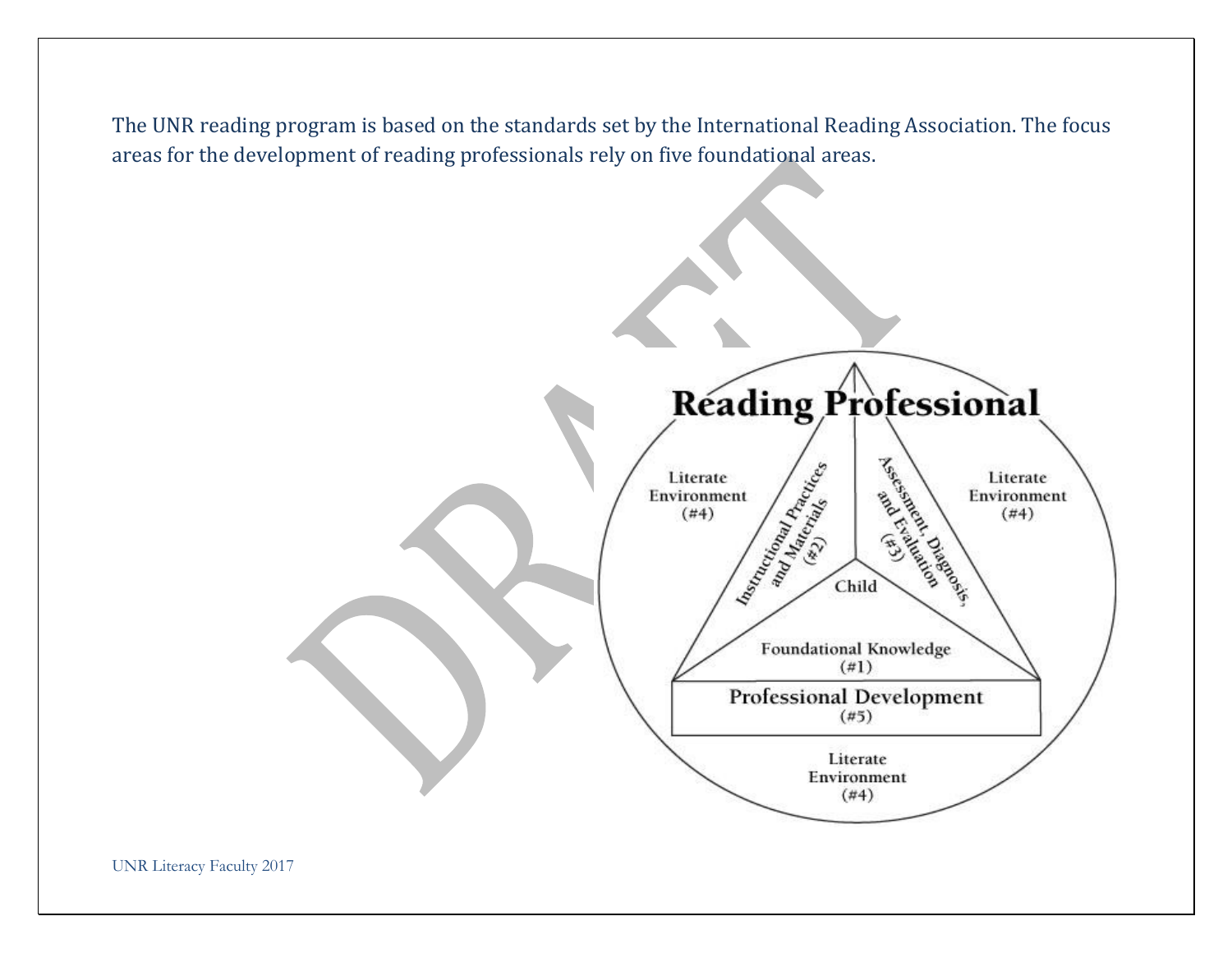# **Overview of Courses**

# *The undergraduate literacy program consists of four sequential courses for elementary education:*

#### **EDU 207 EXPLORATION OF CHILDREN'S LITERATURE**

Lecture + Lab:  $3+0$  Credit(s):  $3$ 

Survey of children's literature genres. Censorship, historical background, children's interests, literature programs and book evaluations.

Prerequisite (s): ENG 102.

## **EDES 300 LANGUAGE ARTS AND LITERATURE PK-3**

Lecture + Lab:  $3+0$  Credit(s): 3

Learning and instruction in reading, writing, oral language and literature for the PK-3 grades. Prerequisite(s): EDU 207; admission to teacher education program or College of Education graduate student.

# **EDRL 443/643 LITERACY INSTRUCTION II**

Lecture + Lab:  $3+0$  Credit(s): 3

Learning and instruction in reading, writing, oral language and literature for the 4-8 grades. Prerequisite (s): EDES 300; admission to teacher education program.

# **EDRL 461/661 DIAGNOSTIC ASSESSMENT AND INSTRUCTION LITERACY**

Lecture + Lab:  $2+3$  Credit(s): 3

Apprentice teaching, emphasis on developmental instruction with children who have difficulty learning to read, small group instruction and applications in the classroom.

Prerequisite(s): EDRL 443.

*The undergraduate literacy program also includes one course for secondary education, which is also required for elementary candidates seeking the Nevada State Reading Teacher Endorsement:*

# **EDRL 451/651 READING AND WRITING IN THE SECONDARY SCHOOL**

Lecture + Lab:  $3 + 0$  Credit(s): 3

In content fields; sources of difficulties; developmental instruction; techniques for promoting comprehension and vocabulary. Prerequisite(s): EPY 330A or EPY 330B.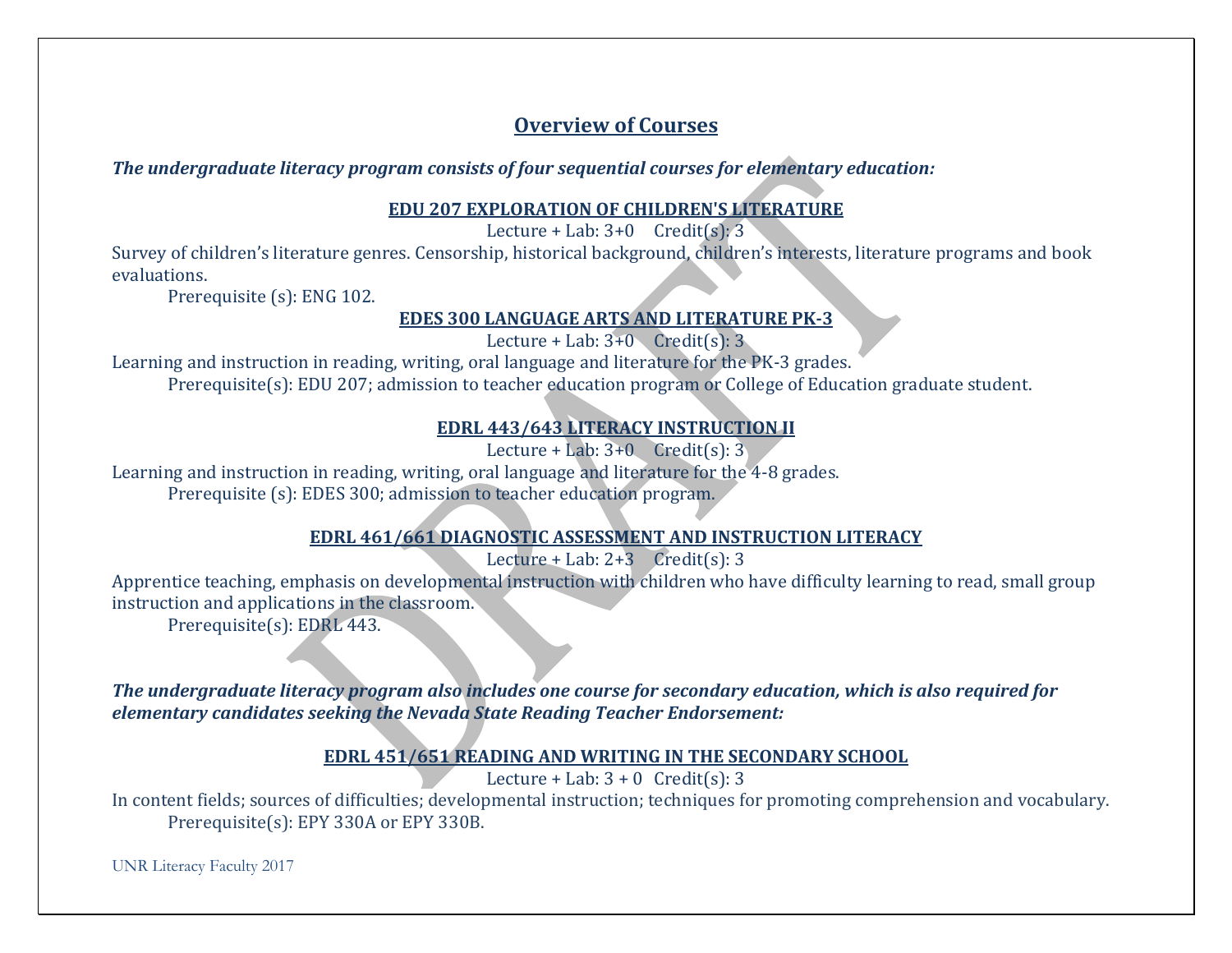|                                                        | <b>IRA</b>               | <b>EDU 207</b>                                                                                                                                                                                                                                                                              | <b>EDES 300</b>                                                                                                                                                                                                                                                                                                                                                                                                                            | <b>EDRL 443/643</b>                                                                                                                                                                                                                                                                                                 | <b>EDRL 441/661</b>                                                                                                                                                                                                                                                                                                                                                                                                                             | <b>EDRL 451/651</b>                                                                                                                                                                                                              |
|--------------------------------------------------------|--------------------------|---------------------------------------------------------------------------------------------------------------------------------------------------------------------------------------------------------------------------------------------------------------------------------------------|--------------------------------------------------------------------------------------------------------------------------------------------------------------------------------------------------------------------------------------------------------------------------------------------------------------------------------------------------------------------------------------------------------------------------------------------|---------------------------------------------------------------------------------------------------------------------------------------------------------------------------------------------------------------------------------------------------------------------------------------------------------------------|-------------------------------------------------------------------------------------------------------------------------------------------------------------------------------------------------------------------------------------------------------------------------------------------------------------------------------------------------------------------------------------------------------------------------------------------------|----------------------------------------------------------------------------------------------------------------------------------------------------------------------------------------------------------------------------------|
|                                                        | <b>Standards</b>         | (Ch. Lit)                                                                                                                                                                                                                                                                                   | (Lit 1)                                                                                                                                                                                                                                                                                                                                                                                                                                    | (Lit 2)                                                                                                                                                                                                                                                                                                             | (Lit 3)                                                                                                                                                                                                                                                                                                                                                                                                                                         | (Secondary)                                                                                                                                                                                                                      |
| <b>Course</b><br><b>Emphasis</b><br><b>Area</b>        |                          | <b>Children's</b><br><b>Literature</b> (print<br>and electronic) for<br>children from birth<br>through elementary<br>school                                                                                                                                                                 | <b>Emergent/Early</b><br><b>Literacy</b><br>Birth-3                                                                                                                                                                                                                                                                                                                                                                                        | <b>Upper Elementary</b><br><b>Literacy</b><br>Grades 4-8                                                                                                                                                                                                                                                            | <b>Struggling Readers Clinic</b><br>$M/W$ (4-8 <sup>th</sup> ) T/TH (K-<br>3rd                                                                                                                                                                                                                                                                                                                                                                  | <b>Reading and Writing in</b><br>the Secondary School                                                                                                                                                                            |
| Literacy<br><b>Content</b><br>Knowledge                | 1.1<br>1.2<br>1.3<br>1.4 | Introduction to:<br>Definition and history of<br>children's literature<br>Fiction genres of children's<br>literature<br>Visual elements of<br>illustration<br>Narrative elements<br>Nonfiction genres of<br>children's literature<br>Evaluation of children's<br>books<br>Censorship issues | Introduction to:<br><b>Learning Theories</b><br>(Mental Discipline-<br>Behaviorism-<br>Constructivism)<br><b>Literacy Development</b><br><b>Theories</b><br>Social Learning Theories<br>Information/Cognitive<br>Processing (Tracey &<br>Morrow,<br>Cultural linguistic<br>diversity Phonemic<br>awareness, word<br>identification, phonics,<br>vocabulary and<br>background knowledge,<br>fluency, comprehension,<br>and emergent writing | Introduction to and<br>Application of:<br>Learning Theories<br>Literacy research<br>Language development<br>Cultural linguistic diversity<br><b>Reading Acquisition</b><br>Background knowledge,<br>vocabulary, fluency,<br>comprehension, and<br>process writing and genres<br>New Literacies/Multimodal<br>Theory | <b>Understanding and Application of:</b><br><b>Learning Theories (Mental</b><br>Discipline-Behaviorism-<br>Constructivism)<br><b>Literacy Development Theories</b><br><b>Social Learning Theories</b><br>Information/Cognitive Processing<br>(Tracey & Morrow,<br>Phonemic awareness, word<br>identification, phonics, vocabulary<br>and background knowledge,<br>fluency, comprehension, and<br>writing<br>New Literacies/Multimodal<br>Theory | <b>Understanding and Application</b><br>$of$ :<br><b>Learning Theories</b><br><b>Linguistic Foundations</b><br>Cultural and Linguistic Diversity<br>Vocabulary, background<br>knowledge, comprehension<br>strategies, motivation |
| Literacy<br>Pedagogical<br><b>Content</b><br>Knowledge | 1.4                      | Introduction to<br>instructional methods for:<br>Children's response to<br>literature<br>Establishing a classroom<br>library                                                                                                                                                                | Introduction to<br>instructional methods for:<br><b>Phonemic Awareness</b><br>Phonics<br><b>Word Study</b><br>Vocabulary<br>Comprehension<br>Writing                                                                                                                                                                                                                                                                                       | Introduction to and<br>Application of instructional<br>methods for<br>Fluency<br><b>Word Study</b><br>Vocabulary<br>Comprehension<br>Writing                                                                                                                                                                        | Application and adaptation of<br>instructional methods for:<br><b>Phonemic Awareness</b><br>Phonics<br><b>Word Study</b><br>Fluency<br>Vocabulary<br>Comprehension<br>Writing                                                                                                                                                                                                                                                                   | <b>Introduction and Applications</b><br>of instructional methods for:<br>Vocabulary<br>Background knowledge,<br>Comprehension<br>Writing<br>Motivation                                                                           |
| Literacy<br><b>Curricular</b><br><b>Knowledge</b>      | 2.3<br>4.2               |                                                                                                                                                                                                                                                                                             | Introduction to:<br><b>Basal Program</b><br>Leveled Text based<br>instruction<br>Literature                                                                                                                                                                                                                                                                                                                                                | Introduction to:<br><b>Basal Program</b><br>Literature<br><b>Expository Texts</b><br><b>Text Structures</b>                                                                                                                                                                                                         | <b>Understanding and Application of:</b><br><b>Basal Program</b><br>Leveled Text based instruction<br>Literature<br><b>Expository Texts</b>                                                                                                                                                                                                                                                                                                     | <b>Understanding and Application</b><br>of:<br><b>Content Area Literacy Materials</b><br>- textbooks, other expository<br>texts, fiction texts, digital media                                                                    |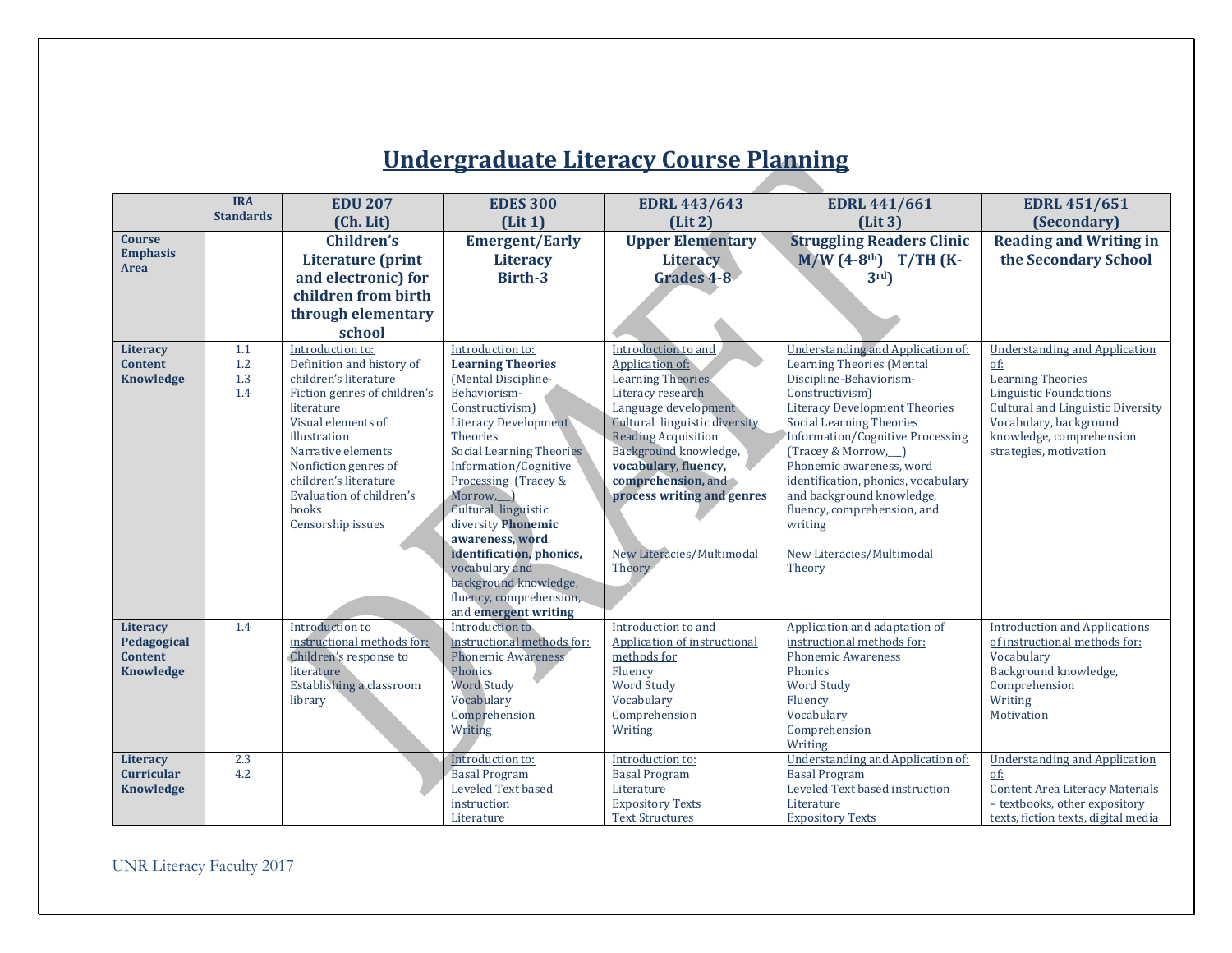|                                                            |                                                          |                                                                                                                                                            | <b>Expository Texts</b><br><b>Intervention Models</b>                                                                                                 | Strategies<br>Technology-based practices<br>& curricular materials                                                                                                                                                                       | <b>Intervention Models</b>                                                                                                                                                                                                      |                                                                                                                                                            |
|------------------------------------------------------------|----------------------------------------------------------|------------------------------------------------------------------------------------------------------------------------------------------------------------|-------------------------------------------------------------------------------------------------------------------------------------------------------|------------------------------------------------------------------------------------------------------------------------------------------------------------------------------------------------------------------------------------------|---------------------------------------------------------------------------------------------------------------------------------------------------------------------------------------------------------------------------------|------------------------------------------------------------------------------------------------------------------------------------------------------------|
| <b>Required</b><br><b>Assignments</b>                      | 2.1<br>3.2<br>3.4<br>4.2                                 | Author and illustrator<br>studies<br>Nonfiction/multimodal<br>text set<br>Newbery book and<br>response/blog<br><b>Exploration of historical</b><br>fiction | IRI/OS/RR/Miscue<br>Analysis/Writing Analysis<br>(practicum student)                                                                                  | IRI & QSI analysis<br>Fluency (qualitative &<br>quantitative (practicum<br>student)                                                                                                                                                      | 2 video analysis of tutee & self-<br>reflection<br><b>ARTIFACT</b><br>Digital Story/Identity Text<br>2 Parent Conferences (open house<br>& final conference)                                                                    | Midterm examination<br>Group presentation: Content<br>area lesson with literacy<br>scaffolds<br>Content area unit plan with<br>embedded literacy scaffolds |
| <b>Required</b><br><b>Culminating</b><br><b>Assignment</b> | 4.3<br>4.4<br>5.1<br>5.3                                 | Plot diagram<br>literary analysis<br>exam                                                                                                                  | Video analysis of teaching<br>reading & writing (1 on<br>video lesson & 1 on self<br>during tutoring)<br>Whole class literacy 90<br>minute block plan | Video analysis of teaching<br>reading & writing (1 on video<br>lesson & 1 on self during<br>tutoring)<br>Tradebook Interdisciplinary<br><b>Project and Presentation</b><br>Literature Circles<br><b>Strategy Demonstration</b><br>Lesson | Diagnostic Case Study Report<br>(Parents)                                                                                                                                                                                       |                                                                                                                                                            |
| <b>Reading</b><br><b>Assignment</b><br><b>Formats</b>      | 3.4<br>5.2                                               | Reading of multiple<br>children's books<br>throughout class                                                                                                | Reflective Journal/Reading<br>Response                                                                                                                |                                                                                                                                                                                                                                          | <b>Reflective Reading Response</b><br>within Lesson Plan reflection and<br>analysis of tutee                                                                                                                                    | Readings from content area<br>literacy textbooks and<br>practitioner peer-reviewed<br>journals with weekly reading<br>quizzes                              |
| <b>Exit Exam</b>                                           | 5.3                                                      | Essay                                                                                                                                                      | Multiple choice, true/false<br>short Answer (Pre-post<br>assessment)                                                                                  | Multiple choice, true/false<br>short Answer (Pre-post<br>assessment)                                                                                                                                                                     | Multiple choice, true/false short<br>Answer (Pre-post assessment)                                                                                                                                                               | Quizzes, Presentation, Project                                                                                                                             |
| <b>Practicum</b>                                           | 2.1 3.3<br>$2.2 \quad 4.1$<br>2.3 4.4<br>$3.1\ 5.1$      |                                                                                                                                                            | <b>Supervised Classroom</b><br>tutoring<br>5 One on one & 5 small<br>group<br>During class 30 minutes 1x<br>week<br>10 sessions                       | <b>Supervised Classroom</b><br>tutoring<br>One on one & small group<br>During class 30-45 minutes<br>1x week<br>10 sessions                                                                                                              | Clinic<br>One on one tutoring<br>1 hour 2x week<br>20-22 sessions                                                                                                                                                               | In development: Partnership<br>with secondary teachers in<br>creating and applying materials<br>for content area literacy<br>support                       |
| <b>Practicum</b><br>structure                              | $2.2\quad 5.3$<br>2.3<br>4.1<br>4.2<br>4.3<br>4.4<br>5.2 |                                                                                                                                                            | Small group & individual<br>1/4 Read Aloud<br>1/4 Guided Reading<br>1/4 Word Work (PA-<br>Phonics)<br>1/4 Writing                                     | Fluency<br><b>Word Study</b><br>Comprehension - strategies<br>& assessment<br>Writing (Genres)                                                                                                                                           | Individual<br>1/4 Read Aloud-Think Aloud<br>(Listening Comprehension-<br>Vocabulary)<br>1/4 Guided Reading<br>(Strategy prompting -<br>Comprehension)<br>1/4 Word Work<br>(PA Phonics-Word Study-<br>Vocabulary)<br>1/4 Writing |                                                                                                                                                            |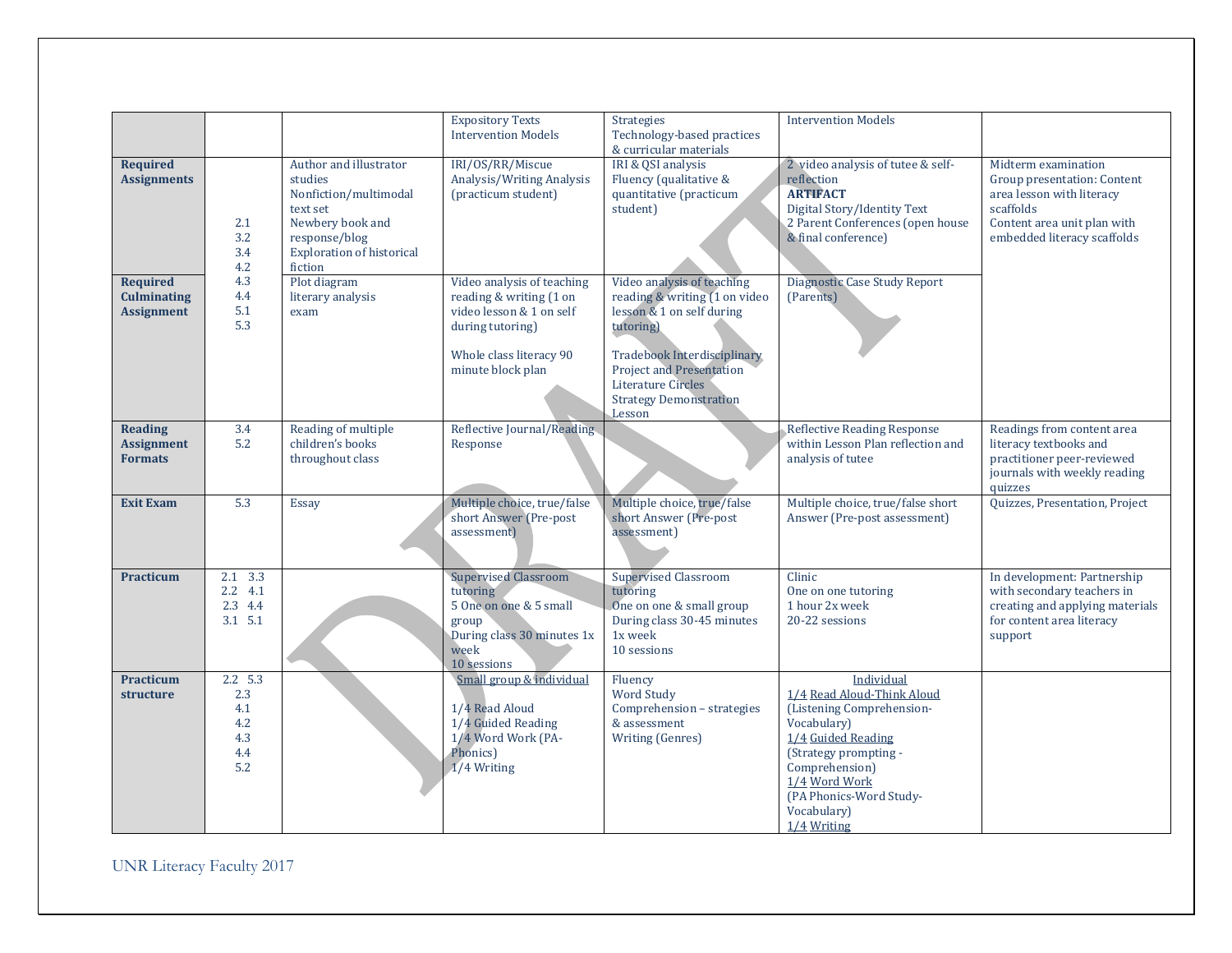|                    |     |                                 |                              | (Multimodal/multi genre)        |                               |
|--------------------|-----|---------------------------------|------------------------------|---------------------------------|-------------------------------|
| <b>Assessments</b> | 3.1 | <sub>OS</sub>                   | IRI (Bader)                  | IRI (ARI)                       | Content-Area Based Vocabulary |
|                    | 3.2 | IRI (QRI)                       | QSI                          | Running Records + Retrospective | and Comprehension             |
|                    | 3.3 | <b>Running Records + Miscue</b> | 6+1 Traits of writing rubric | <b>Miscue Analysis</b>          | Assessments                   |
|                    | 4.3 | Analysis                        | SOLOM                        | <b>QSI</b>                      |                               |
|                    |     | QSI                             |                              | Writing Inventory + Standard    |                               |
|                    |     | <b>Writing Inventory</b>        |                              | Rubrics                         |                               |
| <b>Textbooks</b>   |     | Tompkins (K-8)                  | Tompkins (K-8)               | IRI-ARI (Woods & Moe)           |                               |
|                    |     | Pennington & Salas              | Writing (Caukins)            | Pennington & Salas              |                               |
|                    |     | 50 Strategies (Tompkins)        | Pennington & Salas           | 50 Strategies (Tompkins)        |                               |
|                    |     |                                 | 50 Strategies (Tompkins)     |                                 |                               |
|                    |     |                                 |                              |                                 |                               |

### **International Reading Association Professional Standards**

#### **Standard 1: Foundational Knowledge**

|                                                             | Candidates have knowledge of the foundations of reading and writing processes and instruction.                                 |  |  |
|-------------------------------------------------------------|--------------------------------------------------------------------------------------------------------------------------------|--|--|
| <b>ELEMENT</b>                                              | <b>Classroom Teacher Candidates</b>                                                                                            |  |  |
| 1.1 Demonstrate knowledge of psychological, sociological,   | Know and apply elements from learning theory.                                                                                  |  |  |
| and linguistic foundations of reading and writing processes |                                                                                                                                |  |  |
| and instruction.                                            | Know foundational theories related to practices and materials they use in the classroom.                                       |  |  |
|                                                             |                                                                                                                                |  |  |
| 1.2 Demonstrate knowledge of reading research and           | Recognize historical antecedents to contemporary reading methods and materials. They articulate how their teaching practices   |  |  |
| histories of reading                                        | relate to reading research.                                                                                                    |  |  |
|                                                             |                                                                                                                                |  |  |
| 1.3 Demonstrate knowledge of language development and       | Can articulate developmental aspects of oral language and its relationship to reading and writing. Can summarize the           |  |  |
| reading acquisition and the variations related to cultural  | developmental progression of reading acquisition and the variations related to cultural and linguistic diversity.              |  |  |
| and linguistic diversity.                                   |                                                                                                                                |  |  |
|                                                             | Can describe when students are meeting developmental bench marks.                                                              |  |  |
|                                                             |                                                                                                                                |  |  |
| 1.4 Demonstrate knowledge of the major components of        | List and define the major components of reading (phonemic awareness, word identification and phonics, vocabulary and           |  |  |
| reading (phonemic awareness, word identification and        | background knowledge, fluency, comprehension strategies, and motivation).                                                      |  |  |
| phonics, vocabulary and background knowledge, fluency,      |                                                                                                                                |  |  |
| comprehension strategies, and motivation) and how they      | Explain how the components (phonemic awareness, word identification and phonics, vocabulary and background knowledge,          |  |  |
| are integrated in fluent reading.                           | fluency, comprehension strategies, and motivation) are integrated during fluent reading. They can articulate the research that |  |  |
|                                                             | grounds their practice. They identify students' strengths and weaknesses in relation to the various components.                |  |  |

# **Standard 2: Instructional Strategies & Curriculum Materials**

**Candidates use a wide range of instructional practices, approaches, methods, and curriculum materials to support reading and writing instruction.**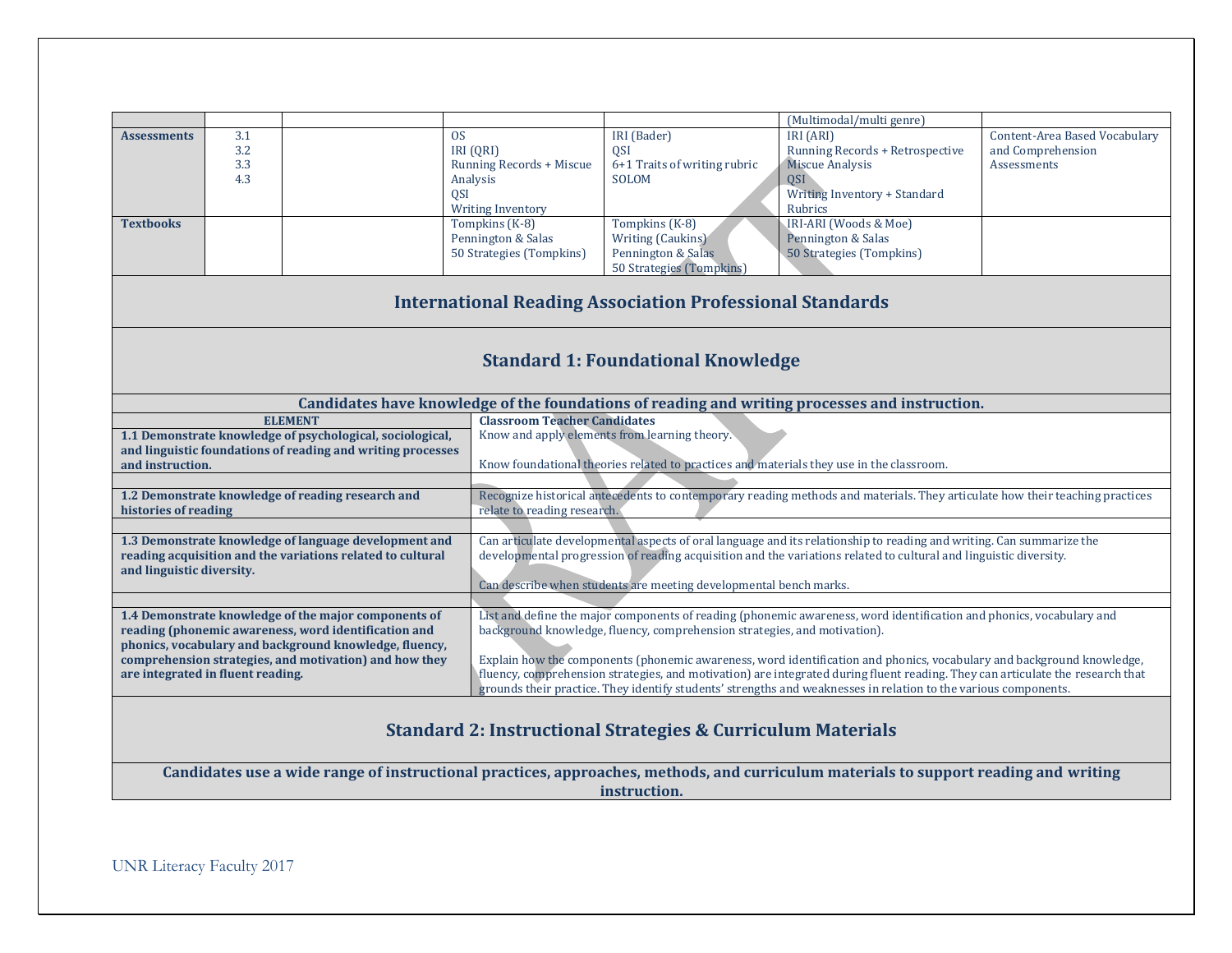| 2.1 Use instructional grouping options (individual, small-   | Use a variety or instructional grouping options.                                                                                                                             |
|--------------------------------------------------------------|------------------------------------------------------------------------------------------------------------------------------------------------------------------------------|
| group, whole-class, and computer based) as appropriate for   |                                                                                                                                                                              |
| accomplishing given purposes.                                | Match instructional grouping options to specific instructional purposes that take into account developmental, cultural, and                                                  |
|                                                              | linguistic differences among students. They model scaffold procedures so that students learn to work effectively. They provide                                               |
|                                                              | an evidence-based rationale for their selections.                                                                                                                            |
|                                                              |                                                                                                                                                                              |
| 2.2 use a wide range of instructional practices, approaches, | Plan and use a wide range of instructional practices, approaches, and methods, including technology-based practices.                                                         |
| and methods. Including technology-based practices, for       |                                                                                                                                                                              |
| learners at differing stage of development and from          | Selections are guided by an evidence-based rationale and accommodate the developmental, cultural, and linguistic differences of                                              |
| differing cultural and linguistic backgrounds.               | their students.                                                                                                                                                              |
|                                                              |                                                                                                                                                                              |
|                                                              |                                                                                                                                                                              |
| 2.3 Use a wide range of curriculum materials in effective    | Plan and use a wide range of curriculum materials. Selections are guided by an evidence-based rationale and accommodate the                                                  |
| reading instruction for learners at different stages of      | developmental, cultural, and linguistic difference of their students.                                                                                                        |
| reading and writing development and from different           |                                                                                                                                                                              |
| cultural and linguistic backgrounds.                         |                                                                                                                                                                              |
|                                                              |                                                                                                                                                                              |
|                                                              | <b>Standard 3: Assessment, Diagnosis, &amp; Evaluation</b><br>Candidates use a variety of assessment tools and practices to plan and evaluate effective reading instruction. |
| 3.1 Use a wide range of assessment tools and practices that  | Select and administer appropriate formal and informal assessments including technology-based assessments. They understand                                                    |
| range from individual and group standardized tests to        | the requirements for technical adequacy of assessments and can select technically adequate assessment tools. They can interpret                                              |
| individual and group informal classroom assessment           | the results of these tests and assessments.                                                                                                                                  |
| strategies, including technology-based assessment tools.     |                                                                                                                                                                              |
|                                                              |                                                                                                                                                                              |
| 3.2 Place students along a developmental continuum and       | Compare, contrast, and analyze information and assessment results to place students along a developmental continuum.                                                         |
| identify students' proficiencies and difficulties            | Recognize the variability in reading levels across children in the same grade and within a child across different subject areas.                                             |
|                                                              | Identify students' proficiencies and difficulties.                                                                                                                           |
|                                                              | Recognize the need to make referrals for appropriate services.                                                                                                               |
|                                                              |                                                                                                                                                                              |
| 3.3 Use assessment information to plan, evaluate, and        | Analyze, compare, contrast, and use assessment results to plan, evaluate, and revise effective instruction for all students within                                           |
| revise effective instruction that meets the needs of all     | an assessment/evaluation/instruction cycle.                                                                                                                                  |
| students, including those at different developmental stages  |                                                                                                                                                                              |
| and those from difference cultural and linguistic            |                                                                                                                                                                              |
| backgrounds.                                                 |                                                                                                                                                                              |
|                                                              |                                                                                                                                                                              |
| 3.4 communicate results of assessments to specific           | Interpret a student's reading profile from assessments and communicate the results to the student, parents, caregivers,                                                      |
| individuals (students, parents, caregivers, colleagues,      | colleagues, and administrators.                                                                                                                                              |
| administrators, policymakers, policy officials, community,   |                                                                                                                                                                              |
| etc.).                                                       |                                                                                                                                                                              |

# **Standard 4: Creating a Literate Environment**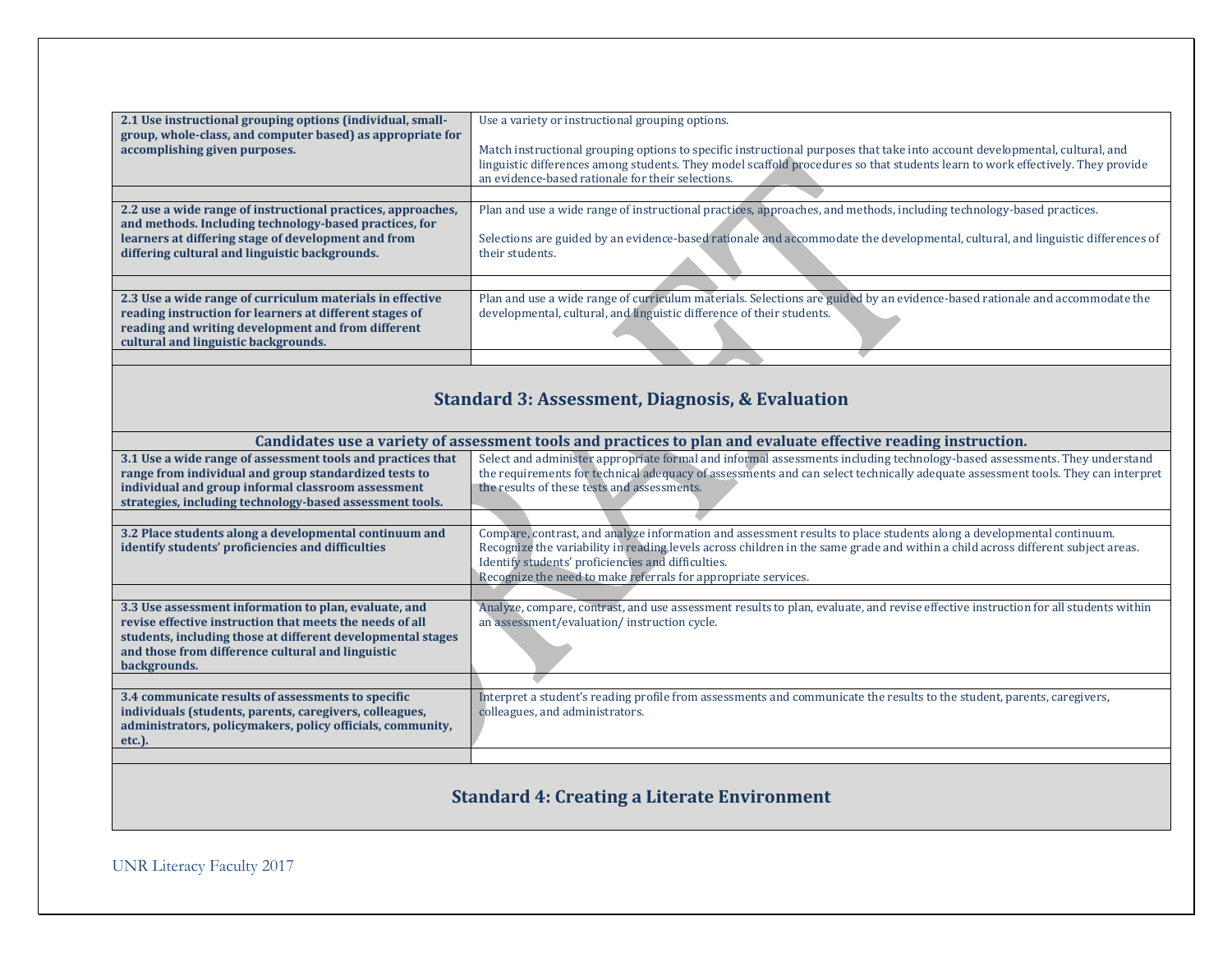| Candidates create a literate environment that fosters reading and writing by integrating foundational knowledge, use of instructional practices,                                        |                                                                                                                                                                                                                                                                                                                                                                                                             |  |  |
|-----------------------------------------------------------------------------------------------------------------------------------------------------------------------------------------|-------------------------------------------------------------------------------------------------------------------------------------------------------------------------------------------------------------------------------------------------------------------------------------------------------------------------------------------------------------------------------------------------------------|--|--|
| approaches and methods, curriculum materials, and the appropriate use of assessments.                                                                                                   |                                                                                                                                                                                                                                                                                                                                                                                                             |  |  |
| 4.1 Use students' interests, reading abilities, and<br>backgrounds as foundations for the reading and writing                                                                           | Collect information about children's interests, reading abilities, and backgrounds.<br>Use the information when planning instruction.                                                                                                                                                                                                                                                                       |  |  |
| program.                                                                                                                                                                                | Select materials and help students select materials that match their reading levels, interests, and cultural and linguistic                                                                                                                                                                                                                                                                                 |  |  |
|                                                                                                                                                                                         | backgrounds.                                                                                                                                                                                                                                                                                                                                                                                                |  |  |
|                                                                                                                                                                                         | Use technology to gather and use this information in instructional planning.                                                                                                                                                                                                                                                                                                                                |  |  |
|                                                                                                                                                                                         | Can articulate the research base that grounds their practice.                                                                                                                                                                                                                                                                                                                                               |  |  |
| 4.2 use a large supply of books, technology-based<br>information, and nonprint, materials representing multiple<br>levels, broad interests, and cultural and linguistic<br>backgrounds. | Assist students in selecting books, technology-based information, and nonprint materials that are appropriate for them.<br>Select books, technology-based information, and nonprint materials representing multiple levels, broad interests, and cultural<br>and linguistic backgrounds.<br>Can articulate the research that grounds their practice.                                                        |  |  |
|                                                                                                                                                                                         |                                                                                                                                                                                                                                                                                                                                                                                                             |  |  |
| 4.3 Model reading and writing enthusiastically as valued<br>lifelong activities.                                                                                                        | Read aloud enthusiastically and fluently when reading to students.<br>Model and share the use of reading and writing for real purposes in daily like. They use think-alouds to demonstrate good<br>reading and writing strategies.<br>Can articulate the research that supports modeling think-alouds and read-alouds to students.                                                                          |  |  |
|                                                                                                                                                                                         |                                                                                                                                                                                                                                                                                                                                                                                                             |  |  |
| 4.4 Motivate learners to be lifelong readers.                                                                                                                                           | Support students' choices of reading materials.<br>Effectively plan and implement instruction that motivates readers intrinsically and extrinsically.<br>Aware of children's literature, interests, and reading levels of students in their class and can select appropriate text.<br>Assist children in discovering reading for personal purposes.<br>Provide evidence-based rationale for their practice. |  |  |

# **Standard 5: Professional Development**

| Candidates view professional development as a career-long effort and responsibility.             |                                                                                                                                                                                                                                                                                                                                                                                                                                                                                                                                                |  |
|--------------------------------------------------------------------------------------------------|------------------------------------------------------------------------------------------------------------------------------------------------------------------------------------------------------------------------------------------------------------------------------------------------------------------------------------------------------------------------------------------------------------------------------------------------------------------------------------------------------------------------------------------------|--|
| 5.1 Display positive dispositions related to reading and the<br>teaching of reading.             | Know the importance of confidentiality, and respect students and their cultural and linguistic backgrounds.<br>Care for the well-being of students and believe that all students can learn.                                                                                                                                                                                                                                                                                                                                                    |  |
|                                                                                                  | Ensure that all individuals project ethical and caring attitudes in the classroom.                                                                                                                                                                                                                                                                                                                                                                                                                                                             |  |
|                                                                                                  | Work with families, colleagues, and communities to support students' learning.                                                                                                                                                                                                                                                                                                                                                                                                                                                                 |  |
|                                                                                                  |                                                                                                                                                                                                                                                                                                                                                                                                                                                                                                                                                |  |
| 5.2 Continue to pursue the development of professional<br>knowledge and dispositions.            | Identify specific questions related to knowledge, skills and/or dispositions related to their teaching of reading and writing.<br>Plan specific strategies for finding answers to those questions. Carry out those plans and articulate the answers derived.<br>Indicate knowledge of and are members of some professional organizations related to reading and writing.<br>Informed about important professional issues and are effective advocates with administrators, school boards, and local, state,<br>and federal policymaking bodies. |  |
|                                                                                                  |                                                                                                                                                                                                                                                                                                                                                                                                                                                                                                                                                |  |
| 5.3 Work with colleagues to observe, evaluate, and provide<br>feedback on each other's practice. | Actively engage in collaboration and dialogue with other teachers and reading specialists to obtain recommendations and advice<br>on teaching practices and ideas.<br>They can articulate the evidence base related to these recommendations.<br>May conduct action research as a part of these collaborations.                                                                                                                                                                                                                                |  |
|                                                                                                  |                                                                                                                                                                                                                                                                                                                                                                                                                                                                                                                                                |  |